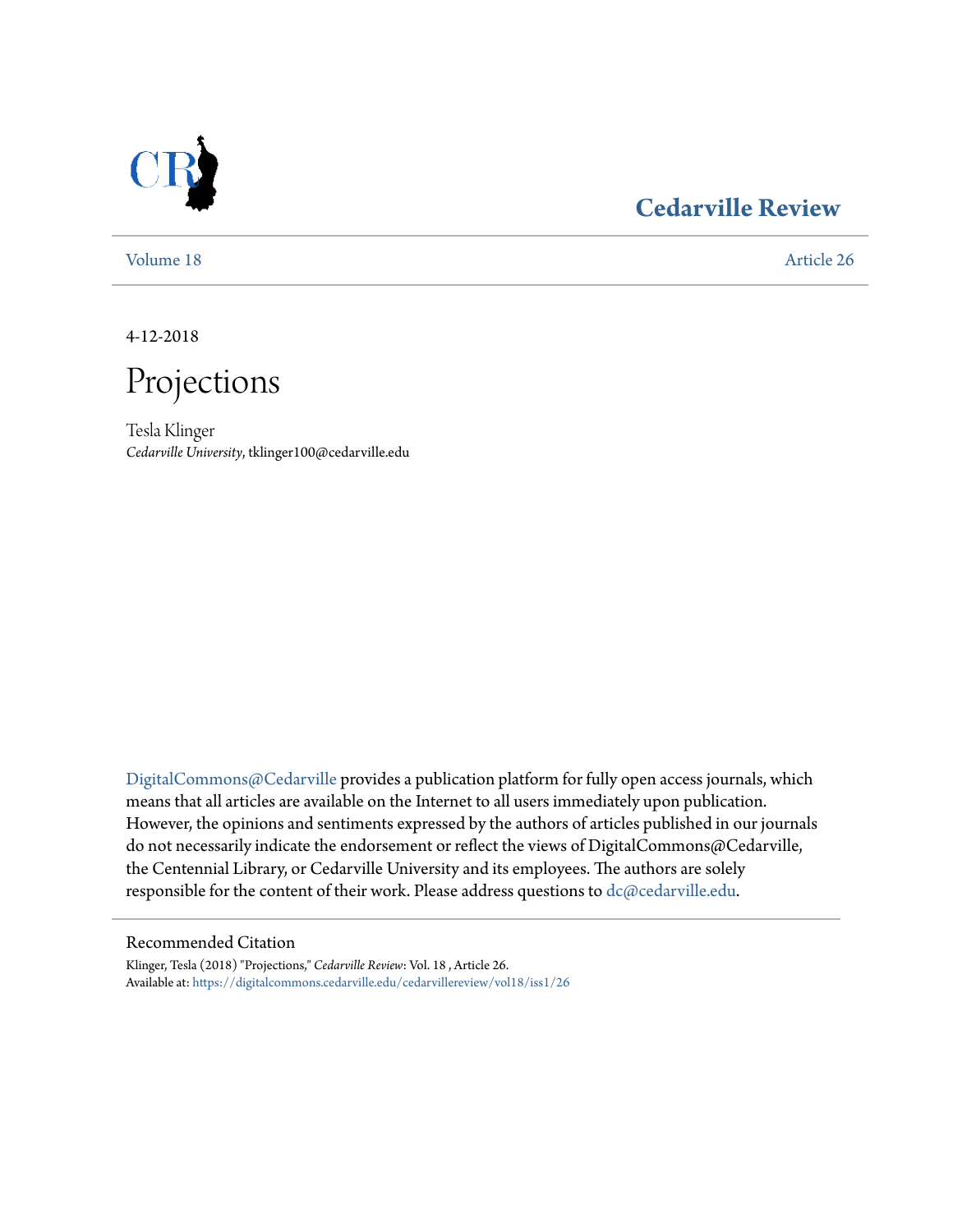### Projections

Browse the contents of [this issue](https://digitalcommons.cedarville.edu/cedarvillereview/vol18/iss1) of *Cedarville Review*.

Please see the Editors' Foreword - [A Christian Response to Art and Literature: A Very Short Guide to Images](http://digitalcommons.cedarville.edu/cedarvillereview/vol18/iss1/1/) [and Texts](http://digitalcommons.cedarville.edu/cedarvillereview/vol18/iss1/1/)

# **Creative Commons License**<br> **C** 090

This work is licensed under a [Creative Commons Attribution-Noncommercial-No Derivative Works 4.0](http://creativecommons.org/licenses/by-nc-nd/4.0/) [License.](http://creativecommons.org/licenses/by-nc-nd/4.0/)

Follow this and additional works at: [https://digitalcommons.cedarville.edu/cedarvillereview](https://digitalcommons.cedarville.edu/cedarvillereview?utm_source=digitalcommons.cedarville.edu%2Fcedarvillereview%2Fvol18%2Fiss1%2F26&utm_medium=PDF&utm_campaign=PDFCoverPages)



Part of the [Poetry Commons](http://network.bepress.com/hgg/discipline/1153?utm_source=digitalcommons.cedarville.edu%2Fcedarvillereview%2Fvol18%2Fiss1%2F26&utm_medium=PDF&utm_campaign=PDFCoverPages)

This poetry is available in Cedarville Review: [https://digitalcommons.cedarville.edu/cedarvillereview/vol18/iss1/26](https://digitalcommons.cedarville.edu/cedarvillereview/vol18/iss1/26?utm_source=digitalcommons.cedarville.edu%2Fcedarvillereview%2Fvol18%2Fiss1%2F26&utm_medium=PDF&utm_campaign=PDFCoverPages)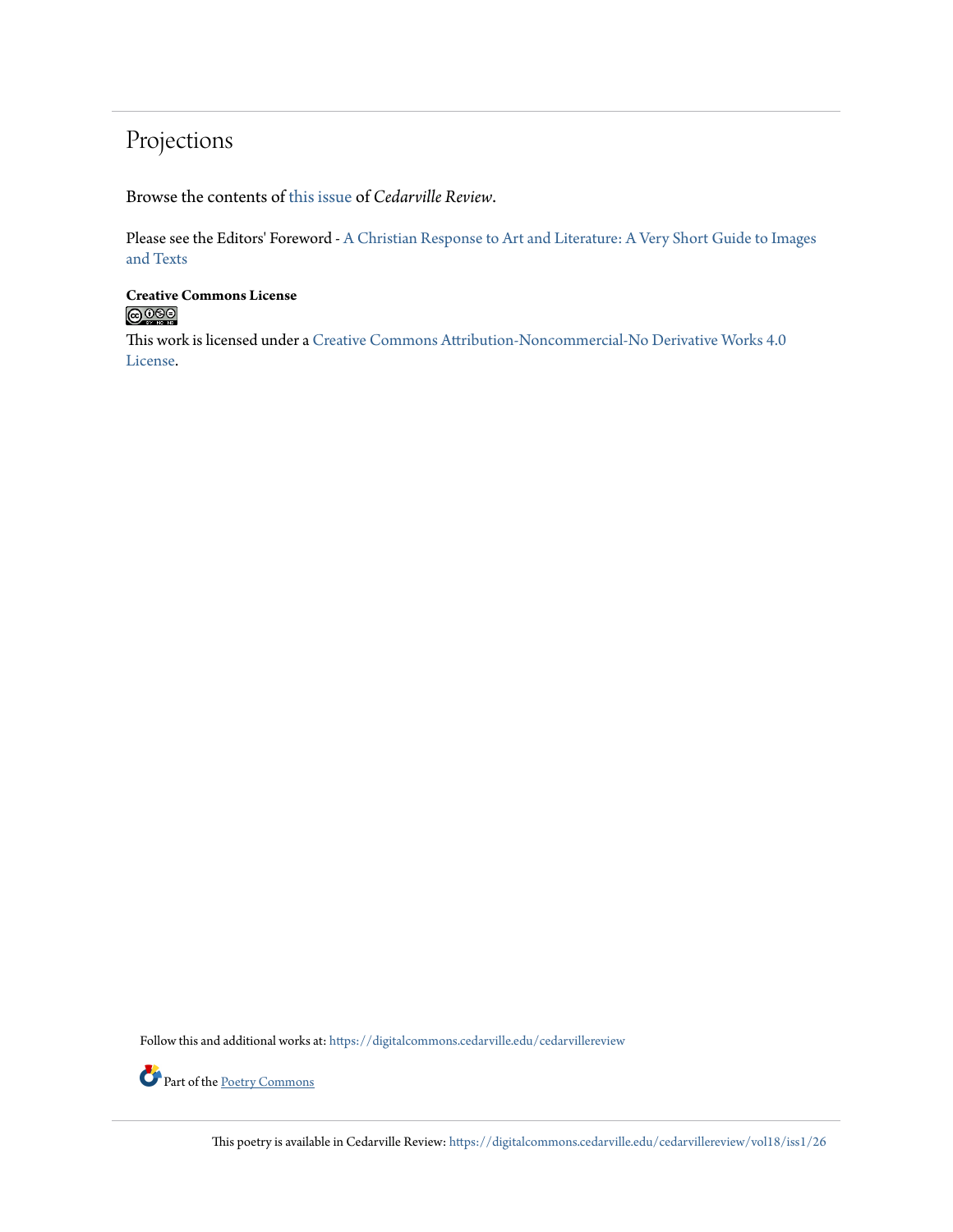## *Poetry by Tesla Klinger* PROJECTIONS

The single press of a button And everything is known now. I long for the times when we contemplated The choices and consequences Of choosing wrong when We were allowed to pick one movie From the Family Video rental store. My brother and I had to cooperate Otherwise we missed out on An hour or two of dwelling in other worlds Given to us by the magic of a black plastic Box that might melt in the sun on hot days.

The tape stretched when we hit pause— Or that's at least what adults said— And sometimes my brother had to tighten The tape on the twin spool By sticking his little finger in the Doubled white eyes and twist. Afterwards, we were consoled As we stuck the black package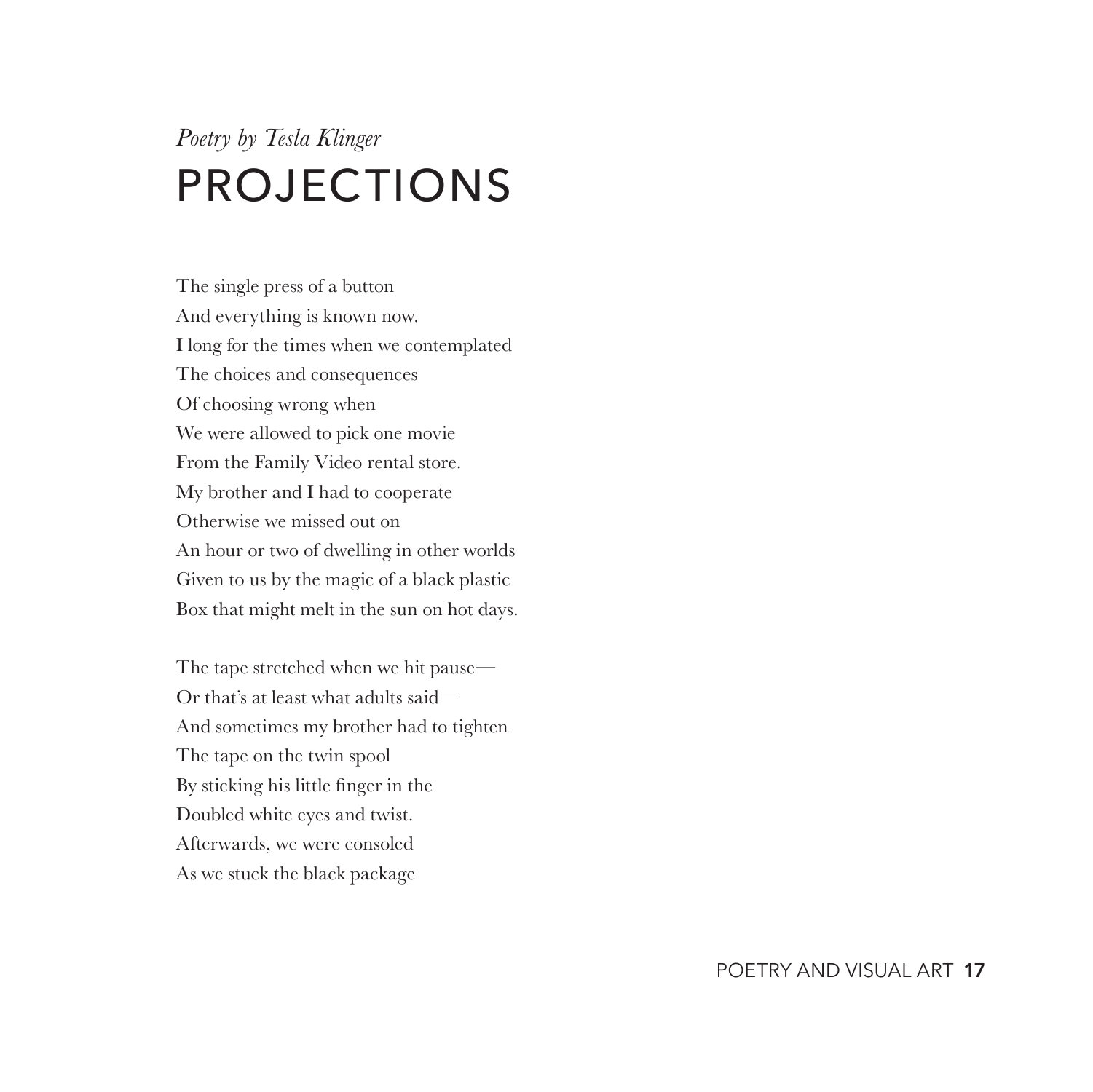In the mouth of the receiver And unraveled the subtle secrets Caught between still frames of motion. Double speed forward and a line Down the screen in reverse. I used to slide the tapes out of their cardstock boxes Up and down up and down Coming out cool against my child hand The edge catching sometimes On that little white button whose purpose Was to loosen a too tightly wound cassette. If the packaging was white plastic, I would pop the connecting tabs loose And smell the queer chemicals Emanating from the picture possessor. I also used to sit too close to the screen Just to hear the subtle hum given off From the warm VCR while the warnings Displayed in oscillating silence.

#### **18** THE CEDARVILLE REVIEW